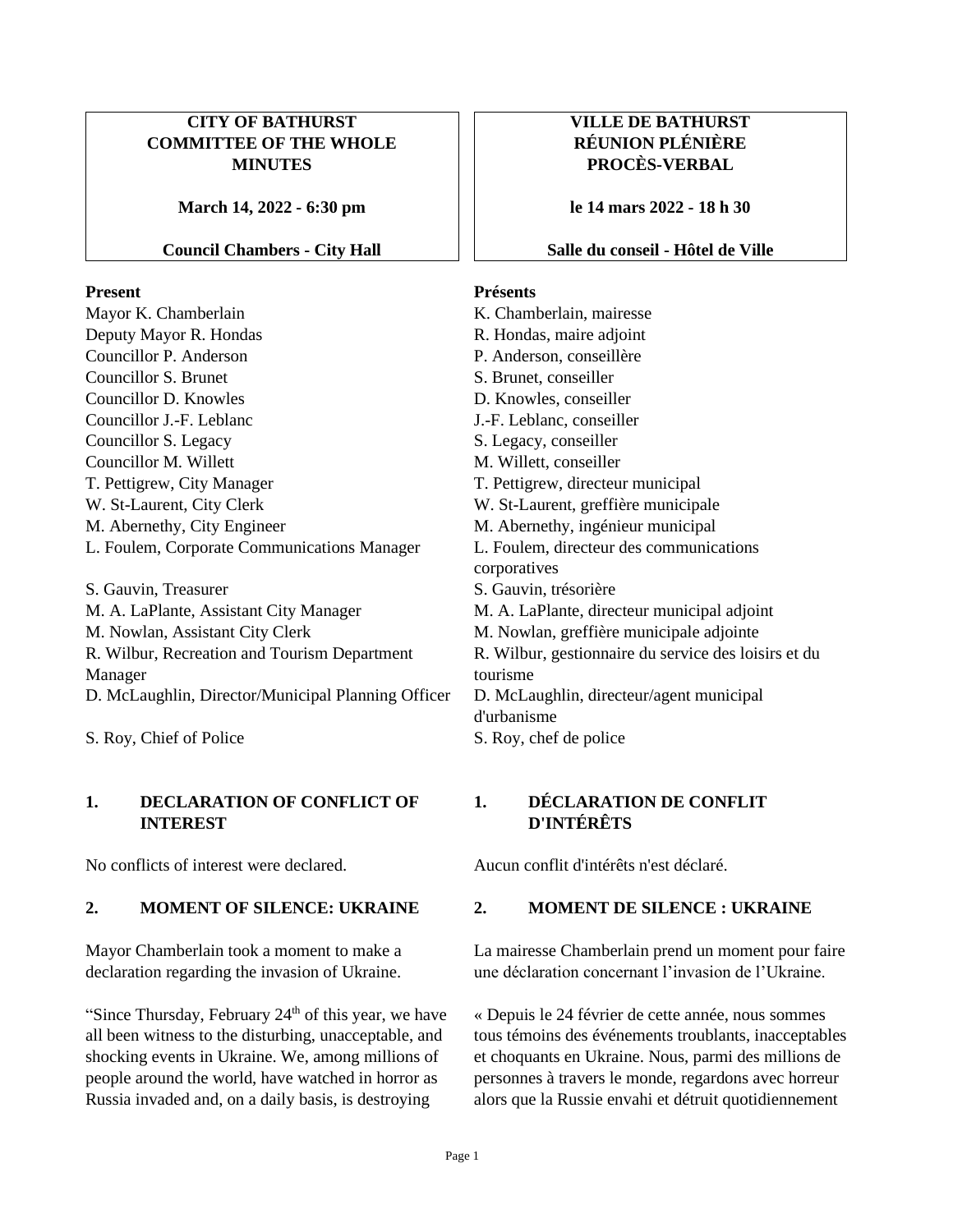hospitals, schools, residential dwellings and so much more.

Many innocent men, women and children have been killed. Almost two million have fled, and many more are trying to escape the nightmare but are trapped by the Russian aggression.

The present situation has become a humanitarian crisis.

That said, it is heartwarming to see so many countries in Europe, and around the world, act to help Ukrainian refugees. As Canada is also offering strong support, and open arms, it makes me proud to know that so many are standing strong with them in such a difficult time.

The City of Bathurst stands with the people of Ukraine, offering prayers of hope that this unacceptable aggression stops as soon as possible, and that peace can once again see the day in Ukraine."

A moment of silence was observed for Ukrainian citizens.

# **3.1 The New Brunswick Medical Education Foundation Inc. by Darren McLeod**

Mr. Darren McLeod, representing the New Brunswick Medical Education Foundation, presented to members of council a request for support regarding medical school scholarships for Bathurst residents to attend one of the two medical schools in New Brunswick with a return to service pledge to practice medicine in the community.

More precisely, the Foundation is asking for two fouryear \$5,000 medical school scholarships to practice medicine in Bathurst.

des hôpitaux, des écoles, des habitations résidentielles et bien plus encore.

De nombreux hommes, femmes et enfants innocents ont été tués. Près de deux millions ont fui, et beaucoup d'autres tentent d'échapper au cauchemar, mais sont piégés par l'agression russe.

La situation actuelle est devenue une crise humanitaire.

Cela dit, il est réconfortant de voir tant de pays de l'Europe et du monde entier agir pour venir en aide aux réfugiés ukrainiens. Comme le Canada offre également un soutien solide et à bras ouverts, je suis fier de savoir que tant de personnes sont solidaires avec eux en ces temps plus que difficiles.

La Ville de Bathurst se tient aux côtés du peuple ukrainien et offre des prières d'espoir pour que cette agression inacceptable cesse le plus tôt possible et que la paix puisse retourner en Ukraine. »

Un moment de silence est observé pour les citoyens ukrainiens.

# **3. PRESENTATIONS 3. PRÉSENTATIONS**

# **3.1 La Fondation d'éducation médicale du Nouveau-Brunswick inc. par Darren McLeod**

M. Darren McLeod, représentant la Fondation de l'éducation médicale du Nouveau-Brunswick, présente aux membres du conseil une demande de soutien concernant les bourses d'études en médecine pour les résidents de Bathurst qui fréquentent l'une des deux facultés de médecine du Nouveau-Brunswick avec une promesse de retour au service pour pratiquer la médecine dans la communauté.

Plus précisément, la Fondation demande deux bourses d'études de quatre ans en médecine de 5 000 \$ pour exercer la médecine à Bathurst.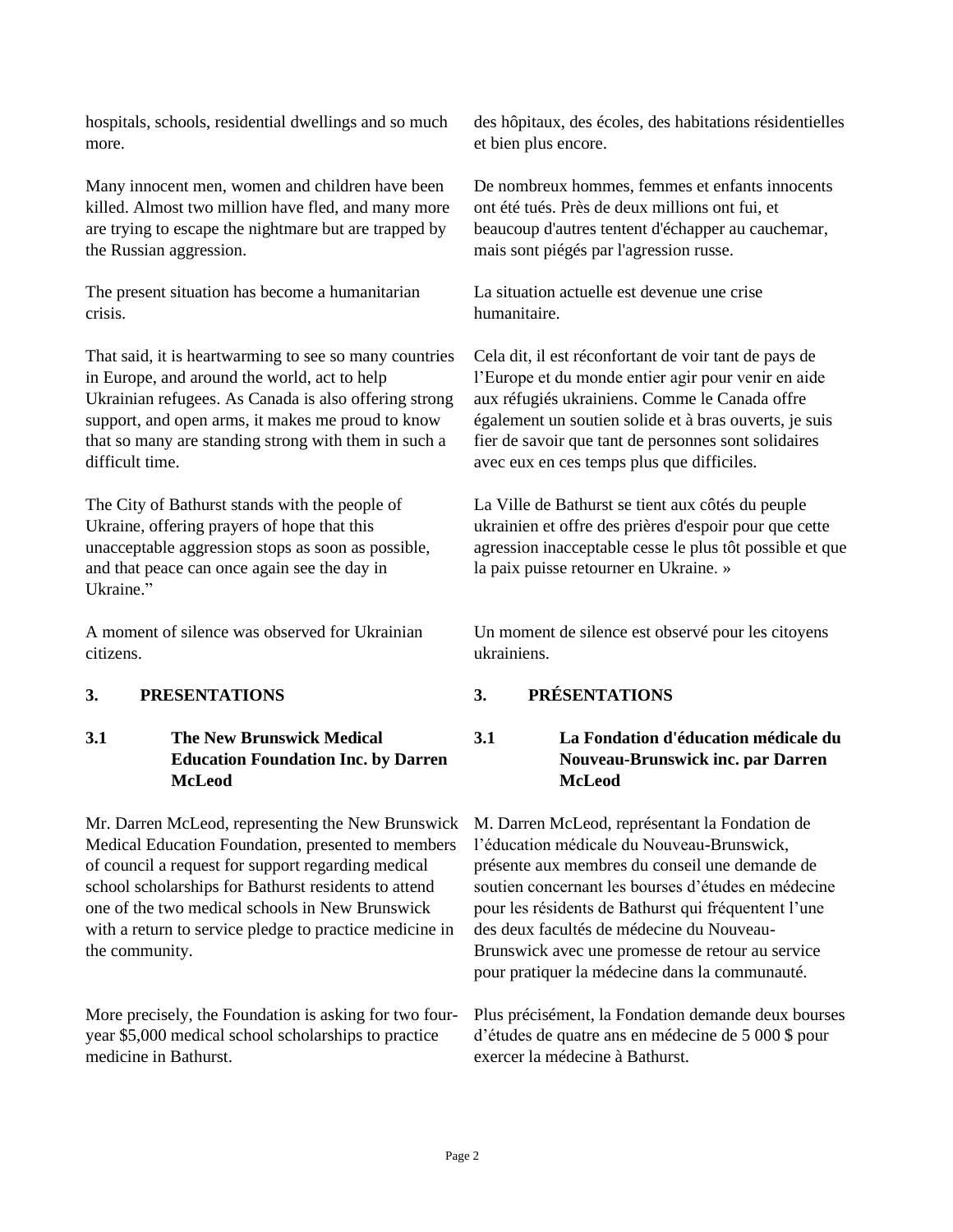This foundation is Canada's only private not-forprofit foundation dedicated to the recruitment of New Brunswick medical students to practice at home.

### **3.2 Bathurst SPCA by Wendy Smith 3.2 SPCA Bathurst par Wendy Smith**

Ms. Wendy Smith, representing the Bathurst SPCA, gave an update on the organization's activities.

Ms. Smith started by giving a brief history on the Bathurst SPCA, she then explained the activities and gave an overview of the operational budget for the organization.

Approximately 350 animals within the city limits are taken in each year. That is extra to what Charlie's Rescue takes in from outside city limits.

Recently, the building needed some upgrades, which were done with no government funding. It is hoped to start with some fundraisers now that COVID restrictions have been lifted.

It was also explained that the 24/7 service is only for emergencies. Calls are taken, but the staff will only respond to emergencies.

Ms. Smith ended her presentation by inviting the population to buy tags for their dogs and cats. She added that if more tags were sold, the day to day operational costs would be easier to manage.

### **4. ENGINEERING AND OPERATIONAL SERVICES**

### **4.1 Update to Members of Council - Vélo Route**

Mr. M. Abernathy, City Engineer, was asked by council to investigate the current maintenance and operation procedures for the velo-route in the Acadian Peninsula. Mr. Abernathy report the following

Cette fondation est la seule fondation privée sans but lucratif au Canada qui se consacre au recrutement d'étudiants en médecine du Nouveau-Brunswick pour exercer au pays.

Mme Wendy Smith, qui représente la SPCA de Bathurst, fait le point sur les activités de l'organisation.

Mme Smith commence par un bref historique de la SPCA de Bathurst, elle explique ensuite les activités et donne un aperçu du budget de fonctionnement de l'organisme.

Environ 350 animaux sont capturés chaque année dans les limites de la ville. C'est en plus de ce que Charlie's Rescue reçoit à l'extérieur des limites de la ville.

Récemment, l'édifice a eu besoin de quelques améliorations, qui ont été effectuées sans financement gouvernemental. L'organisme souhaite recommencer certaines activités de financement maintenant que les restrictions liées à la COVID-19 ont été levées.

On explique également que le service 24/7 est réservé aux urgences. Les appels sont notés, mais le personnel ne répond qu'aux urgences.

Mme Smith termine en invitant la population à acheter des permis pour leurs chiens et leurs chats. Elle ajoute que si davantage de permis étaient vendus, les coûts opérationnels quotidiens seraient plus faciles à gérer.

# **4. SERVICES D'INGÉNIERIE ET D'EXPLOITATION**

### **4.1 Mise à jour aux membres du conseil - Vélo Route**

Le conseil municipal a demandé à M. M. Abernathy, ingénieur municipal, de faire enquête sur les procédures actuelles d'entretien et d'exploitation de la vélo route dans la Péninsule acadienne. M. Abernathy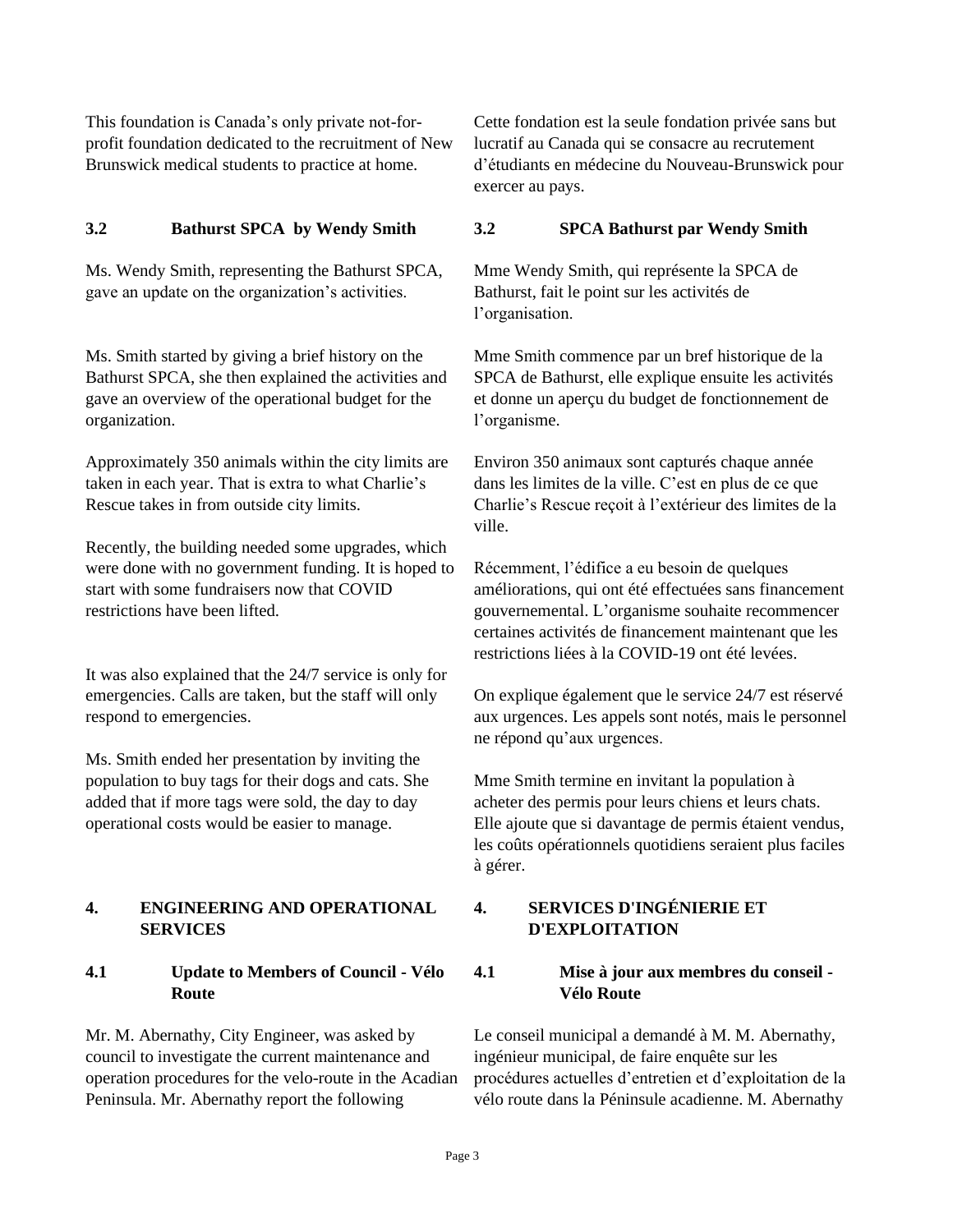information from his conversation with Mr. Daniel Landry, economic development officer for the Village of Caraquet.

The organization is a non-profit with aboard of directors consisting of members of the surrounding communities. They also have a general manager and director of communications and marketing. Their website is very well maintained.

According to Mr. Landry, capital projects are funded by the non-profit who apply for funding and the various towns/villages complete the work or hire contractors. Caraquet used significant portions of their gas tax allocation to fund the construction of the trail as well. Each LSD or village is responsible to maintain their section of trail. However the towns and villages with employees and machinery tend to extend their work outside their boundaries to make up for the lack of personnel in the LSDs. Mr. Landry explained Caraquet maintains approximately 22 km of the trail with a total budget of around \$10K / year. Most of the work includes mowing, signage maintenance, refuse collection, structure maintenance and some minor asphalt repair here and there.

The City Engineer added that Mr. Landry emphasized that the economic benefit of the trail certainly made up for any additional investments made by the municipalities.

### **5.1 Sponsorship Request Received From CBDC**

The CBDC is hosting the 17th edition of **Chaleur my home, my future!** May 6 & 7. This event reaches out to young adults who are originally from the Chaleur region, have finished or are finishing their postsecondary education and want to return to the Chaleur region to pursue their career or start a business. The purpose of this event is to facilitate the return of postrapporte l'information suivante tirée de sa conversation avec M. Daniel Landry, agent de développement économique du village de Caraquet.

L'organisme est un organisme sans but lucratif dont le conseil d'administration est composé de membres des municipalités environnantes. Il y a aussi un directeur général et un directeur des communications et du marketing. Le site Web est très bien entretenu.

Selon M. Landry, les projets d'immobilisations sont financés par les organismes sans but lucratif qui présentent une demande de financement et les divers villes ou villages effectuent les travaux ou embauchent des entrepreneurs. Caraquet a également utilisé une partie importante de son allocation de la taxe sur l'essence pour financer la construction du sentier. Chaque DSL ou village est responsable de l'entretien de son tronçon de sentier, mais les villes et villages ayant des employés et de la machinerie ont tendance à étendre leur travail à l'extérieur de leurs limites pour compenser le manque de personnel dans les DSL. M. Landry a expliqué que Caraquet entretient environ 22 km de sentiers avec un budget total d'environ 10 000 \$ par année. La plupart des travaux comprennent le fauchage, l'entretien de la signalisation, la collecte des ordures, l'entretien des structures et quelques réparations mineures d'asphalte ici et là.

L'ingénieur municipal ajoute que M. Landry a souligné que les retombées économiques du sentier compensaient certainement les investissements supplémentaires faits par les municipalités.

### **5. CITY CLERK 5. GREFFIÈRE MUNICIPALE**

# **5.1 Demande de commandite reçue de la CBDC**

La CBDC est l'hôte de la 17e édition de **Chaleur ma région, mon futur!** les 6 et 7 mai. Cet événement vise les jeunes adultes qui sont originaires de la région Chaleur, qui ont terminé ou qui terminent leurs études postsecondaires et qui veulent retourner dans la région Chaleur pour poursuivre leur carrière ou démarrer une entreprise. Le but de cet événement est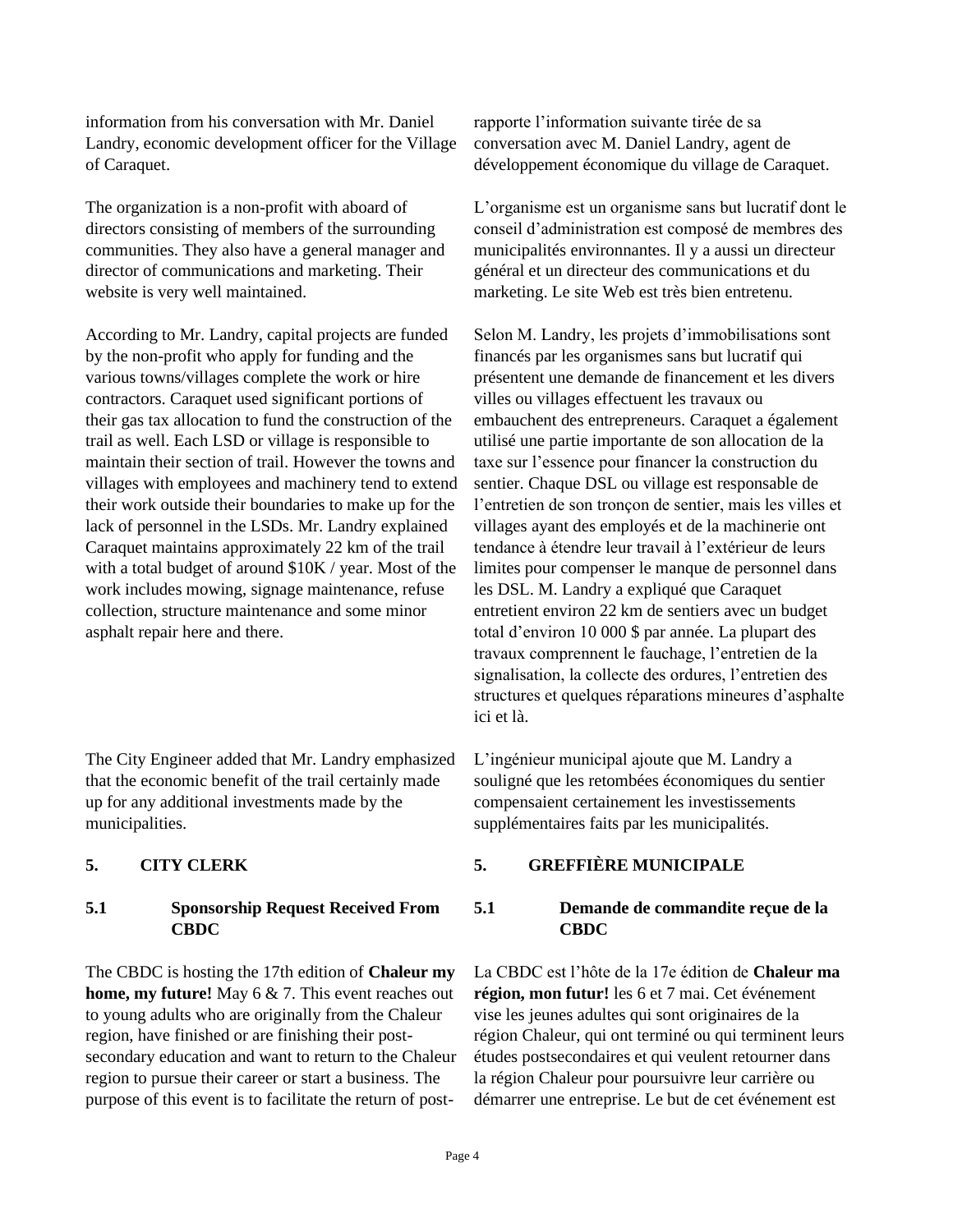secondary students to the Chaleur region, allowing them to attend workshops, networking activities and to familiarize them with the tools available to start their own business.

The CBDC is asking the City to sponsor this event through a sponsorship plan – Gold, Silver, Bronze.

Even if the request was received after the deadline, it was decided that the request be submitted to the Grants Committee for consideration.

# **5.2 Sponsorship Request Received From Bathurst Archery Club**

The Bathurst Archery Club is a non-profit organization. The club has been in existence since 1996 and its objective is to bring together individuals and their families interested in archery for the purposes of the exercise and the promotion of competition, both inside and outside of the Bathurst Archery Club shooting range. The club promotes sport to develop athletes at the provincial and national levels as well as good ethical hunting and wildlife conservation practices.

The Bathurst Archery Club is hosting the Atlantic Archery Championship from April 15 to 17, 2022. The organization is asking for a reduction in the rental price of the Richelieu ice at the K.-C.-Irving Regional Centre.

Participating archers will come from the Maritimes and will be housed in hotels and visit restaurants in Bathurst which will bring in revenue.

In 2019, for the same competition, the City had billed \$500.00 for the duration of the event including site preparation the day before the competitions.

Members of council agreed to leave the decision to Mr. R. Wilbur, Manager of the Recreation and Tourism Department, regarding the reduction of the rental price.

de faciliter le retour des étudiants de niveau postsecondaire dans la région Chaleur, en leur permettant d'assister à des ateliers, à des activités de réseautage et de se familiariser avec les outils disponibles pour démarrer leur propre entreprise.

La CBDC demande à la Ville de commanditer cet événement au moyen d'un plan de commandite – Or, Argent, Bronze.

Même si la demande a été reçue après la date limite, il est décidé à la soumettre au Comité des subventions pour examen.

# **5.2 Demande de parrainage reçue du Club de tir à l'arc de Bathurst**

Le Club de tir à l'arc de Bathurst est une organisation à but non lucratif. Le club existe depuis 1996 et a pour objectif de réunir des personnes et leurs familles intéressées par le tir à l'arc aux fins de l'exercice, la promotion de la concurrence et ce, tant à l'intérieur qu`à l'extérieur de la salle de tir du club de tir à l'arc de Bathurst. Le club fait la promotion du sport afin de développer des athlètes au niveau provincial et national ainsi qu`une bonne pratique éthique de la chasse et de la conservation de la faune.

Le club de tir à l'arc de Bathurst organise le Championnat de la région Atlantique de Tir à l'Arc, du 15 au 17 avril 2022. L'organisme demande une réduction du prix de location de la glace Richelieu au Centre régional K.-C.-Irving.

Les archers participants proviendront des Maritimes et seront hébergés dans les hôtels et visiteront les restaurants de Bathurst ce qui apportera des revenues.

En 2019, pour la même compétition, la Ville avait facturé le montant de 500,00 \$ pour la durée de l'événement incluant la préparation du site le jour avant les compétitions.

Les membres du conseil sont d'accord de laisser la décision de la réduction du prix de location à M. R. Wilbur, gestionnaire du service des loisirs et du tourisme.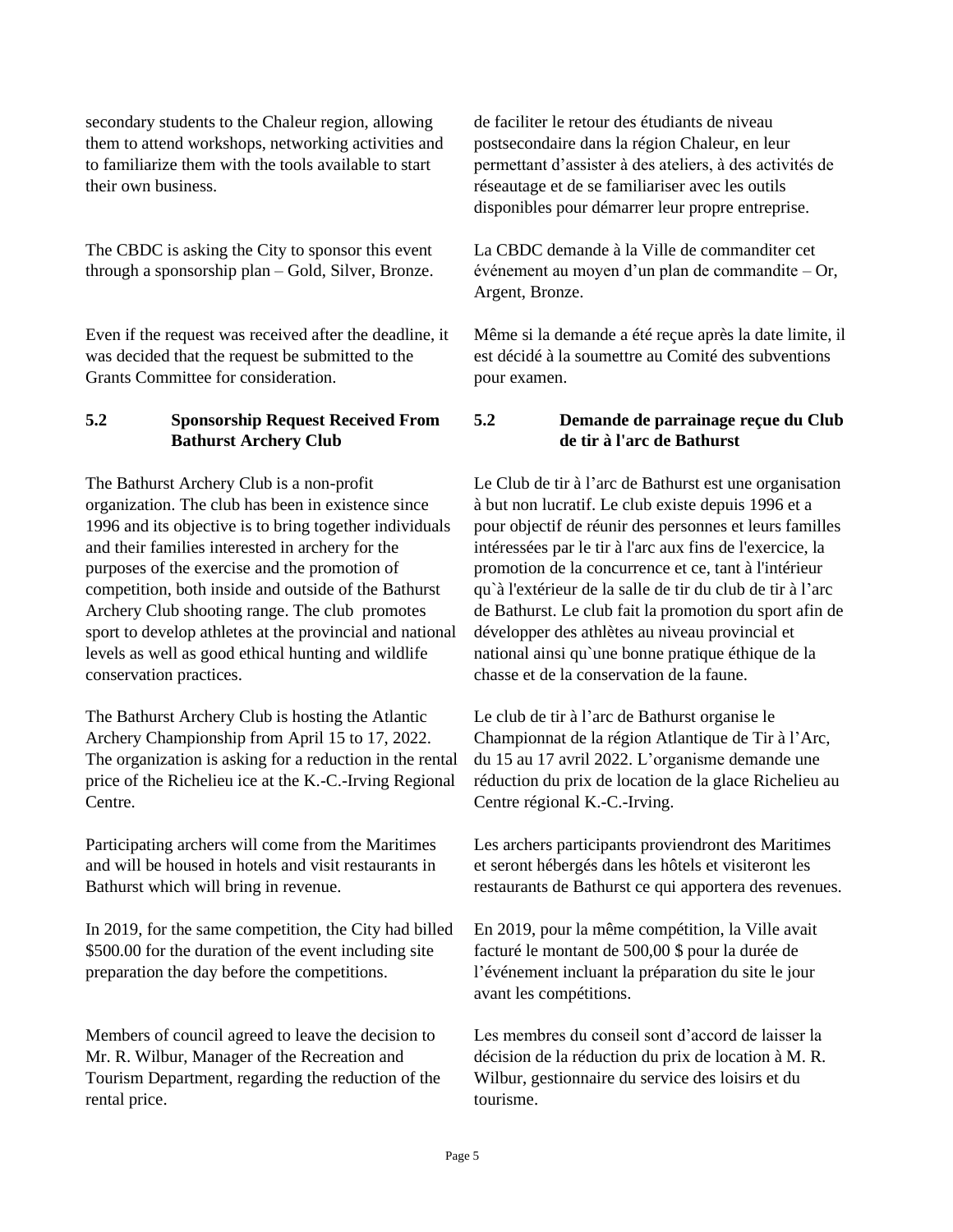### **6. MAYOR AND MEMBERS OF COUNCIL 6. MAIRESSE ET MEMBRES DU**

### **6.1 Update on Public Transit File - Mayor Chamberlain**

Mayor Chamberlain explained that five municipalities in the Chaleur region, along with the Community Inclusion Networks and the AFMNB are working in collaboration on the Public Transit file. A firm was retained to carry out a feasibility study, for the amount of \$50,000.

The Regional Development Corporation, through the Community Development Fund, implemented a program reimbursing up to 50% of eligible expenses, and the City's contribution would be in the amount of \$16,000.

Mayor Chamberlain asked members of council if they are prepared to contribute the amount of \$16,000 towards the feasibility study on Public Transportation.

Members of council agreed to contribute \$16,000 towards the feasibility study.

# **6.2 Update on the New Reform File - Mayor Chamberlain**

Meetings concerning the New Reform file have started.

Mayor Chamberlain and councillors Anderson and Willett are on the committee as well as Mr. F. Dion, who is accompanying the City in the process. Two new councillors will be elected to Bathurst City Council in November. Memos will be sent out to the citizens of the City in the month of May. Also, a revised map was sent to the Planning Department in order to create a clearer version of the boundaries.

# **CONSEIL**

### **6.1 Mise à jour du dossier sur le transport en commun - Mairesse Chamberlain**

La mairesse Chamberlain explique que cinq municipalités de la région Chaleur, le Réseau d'inclusion communautaire (RIC) Chaleur et l'AFMNB travaillent ensemble sur le dossier du transport en commun. Une firme a été retenue pour réaliser une étude de faisabilité dont le montant s'élève à cinquante mille dollars (50 000,00 \$).

La Société de développement régional, par le biais du Fonds de développement communautaire, offre un programme de financement jusqu'à hauteur de cinquante pour cent (50 %) des frais admissibles.

La mairesse Chamberlain demande aux membres du conseil s'ils sont disposés à contribuer à l'étude de faisabilité dans le dossier du transport en commun pour un montant de 16 000,00 \$.

Les membres du conseil sont d'accord de contribuer à l'étude de faisabilité pour un montant de 16 000 \$.

### **6.2 Mise à jour du dossier sur la nouvelle réforme - Mairesse Chamberlain**

Les réunions concernant le dossier de la nouvelle réforme ont commencé.

La mairesse Chamberlain, la conseillère Anderson et le conseiller Willett font partie du comité ainsi que M. F. Dion, qui accompagne la Ville dans le processus. Deux nouveaux conseillers seront élus au conseil municipal de la Ville de Bathurst en novembre. Des mémos seront envoyés aux citoyens de la ville au mois de mai. De plus, une carte révisée a été envoyée au Service de la planification afin de créer une version plus claire des limites.